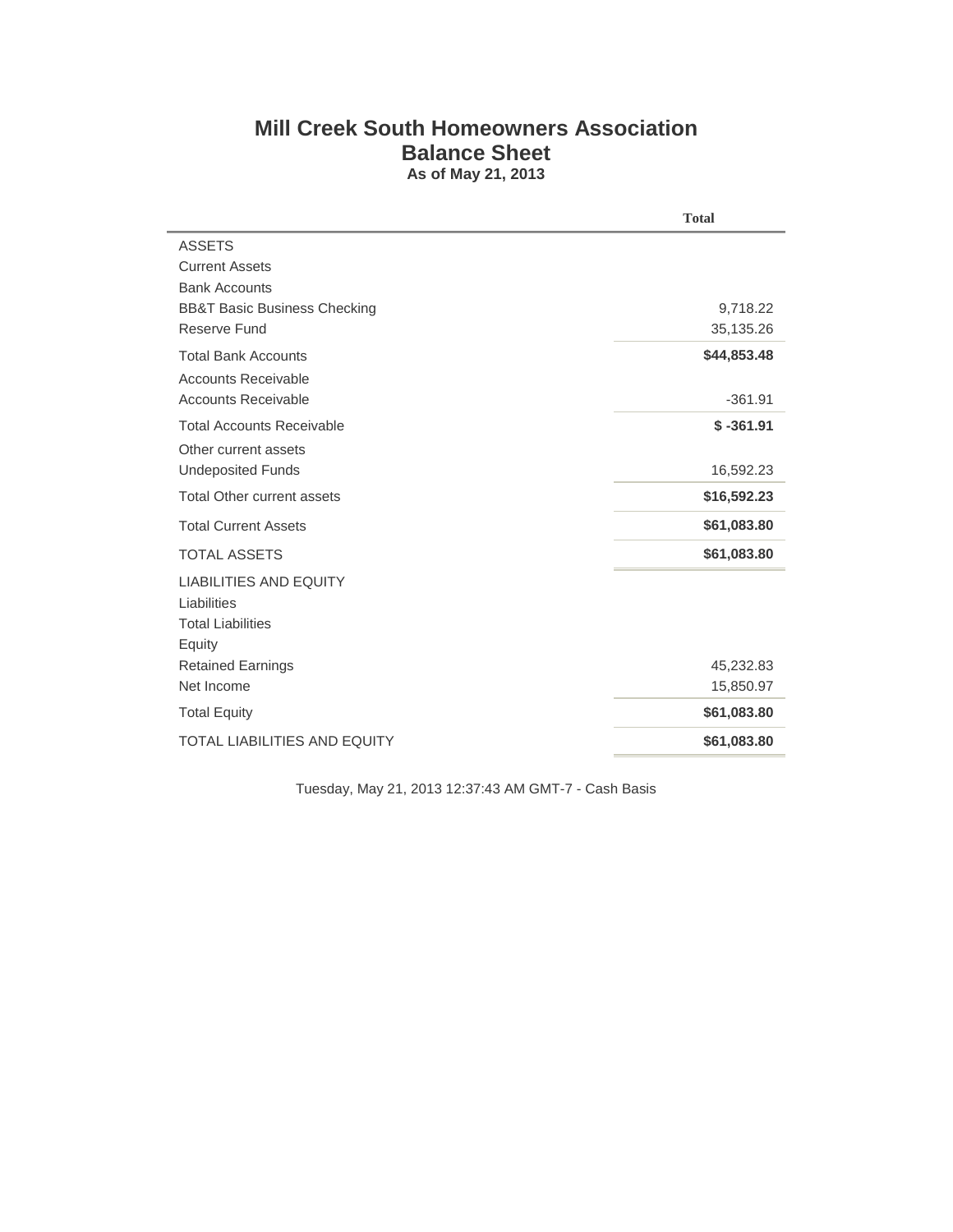## **Mill Creek South Homeowners Association Profit & Loss January 1 - May 21, 2013**

|                                 | <b>Total</b> |
|---------------------------------|--------------|
| Income                          |              |
| <b>Collection Costs</b>         | 15.00        |
| Dues                            | 15,913.25    |
| Misc. Income                    | 52.36        |
| <b>Services</b>                 | $-15.00$     |
| <b>Total Income</b>             | \$15,965.61  |
| Cost of Goods Sold              |              |
| Mailboxes/paint for homeowners  | $-270.00$    |
| <b>Total Cost of Goods Sold</b> | $$ -270.00$  |
| <b>Gross Profit</b>             | \$16,235.61  |
| <b>Expenses</b>                 |              |
| <b>Bank Service Fees</b>        | 174.50       |
| Lighting, Repairs & Electricity | 74.57        |
| Office Expense                  | 139.90       |
| <b>Total Expenses</b>           | \$388.97     |
| Net Operating Income            | \$15,846.64  |
| Other Income                    |              |
| Interest Income                 | 4.33         |
| <b>Total Other Income</b>       | \$4.33       |
| Net Other Income                | \$4.33       |
| Net Income                      | \$15,850.97  |

Tuesday, May 21, 2013 12:37:43 AM GMT-7 - Cash Basis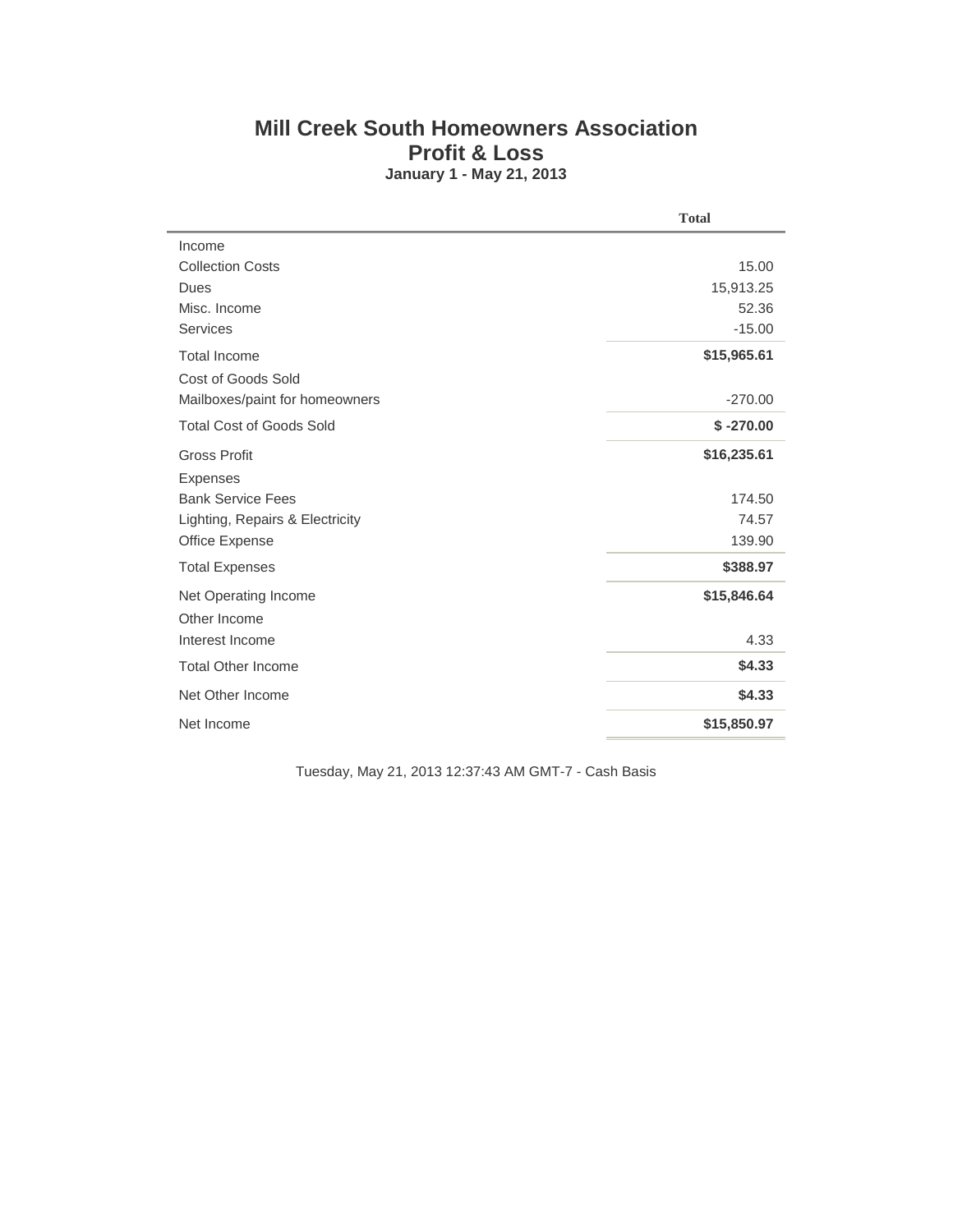## **Mill Creek South Homeowners Association Profit & Loss Since April 21, 2013**

|                                 | <b>Total</b> |
|---------------------------------|--------------|
| Income                          |              |
| Dues                            | 170.00       |
| Total Income                    | \$170.00     |
| Gross Profit                    | \$170.00     |
| <b>Expenses</b>                 |              |
| <b>Bank Service Fees</b>        | 7.00         |
| Lighting, Repairs & Electricity | 18.15        |
| Office Expense                  | 54.95        |
| <b>Total Expenses</b>           | \$80.10      |
| Net Operating Income            | \$89.90      |
| Net Income                      | \$89.90      |

Tuesday, May 21, 2013 12:37:44 AM GMT-7 - Cash Basis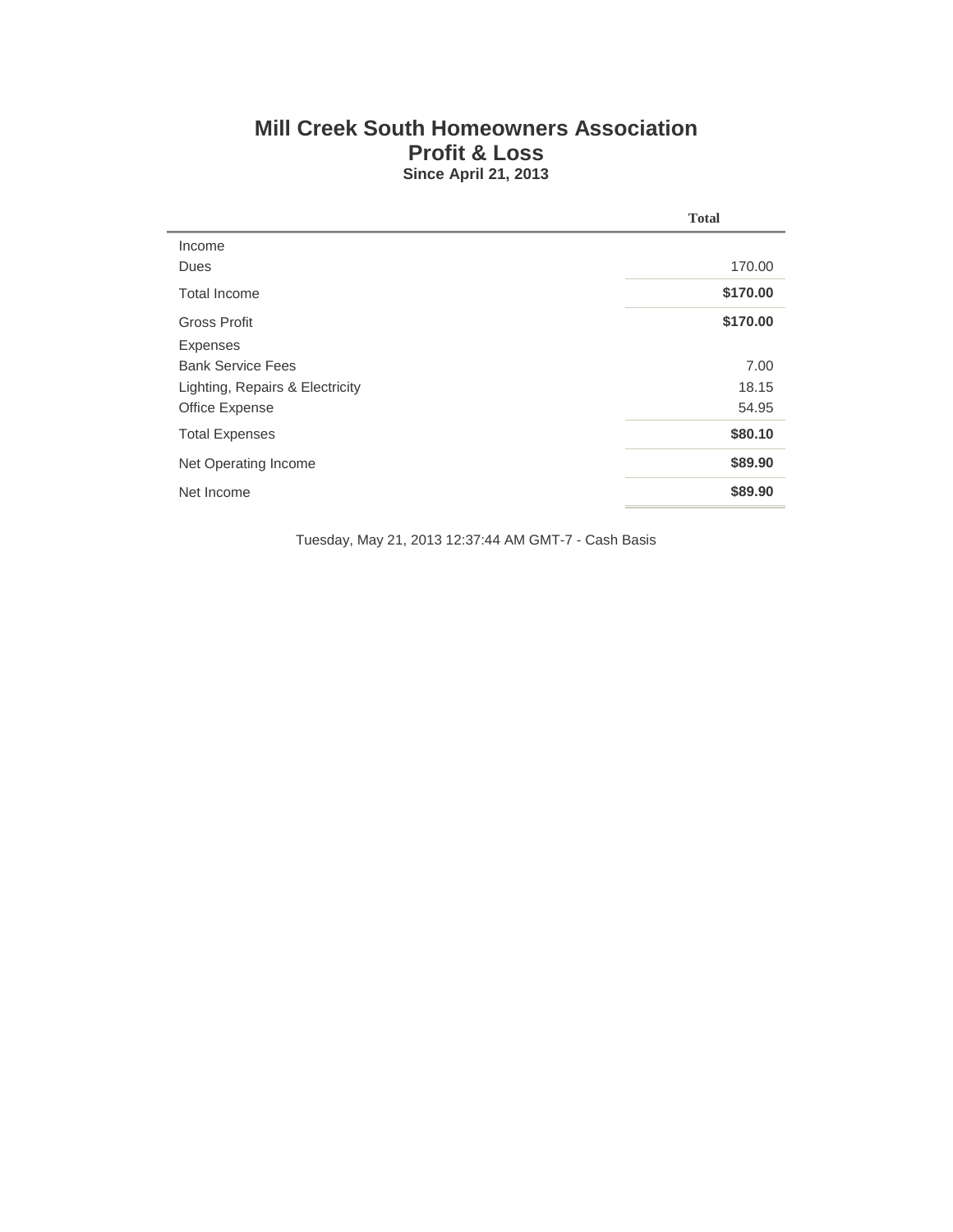## **Mill Creek South Homeowners Association Profit & Loss Detail Since April 21, 2013**

| <b>Date</b>                                | <b>Transaction Type</b>                              | <b>Num</b> | <b>Name</b>                  | <b>Memo/Description</b>                     | <b>Split</b>                                         | <b>Amount</b> | <b>Balance</b> |
|--------------------------------------------|------------------------------------------------------|------------|------------------------------|---------------------------------------------|------------------------------------------------------|---------------|----------------|
| <b>Ordinary Income/Expenses</b>            |                                                      |            |                              |                                             |                                                      |               |                |
| <b>Income</b>                              |                                                      |            |                              |                                             |                                                      |               |                |
| <b>Dues</b>                                |                                                      |            |                              |                                             |                                                      |               |                |
| 04/21/2013                                 | Invoice                                              | 1721       | 1564 STONEY<br><b>CREEK</b>  | Mill Creek South<br><b>Association Dues</b> | Accounts<br>Receivable                               | 85.00         | 85.00          |
| 05/19/2013                                 | Invoice                                              | 1668       | 339 COPPER<br><b>HILL</b>    | Mill Creek South<br><b>Association Dues</b> | Accounts<br>Receivable                               | 85.00         | 170.00         |
| <b>Total for Dues</b>                      |                                                      |            |                              |                                             |                                                      | \$170.00      |                |
| <b>Total for Income</b>                    |                                                      |            |                              |                                             |                                                      | \$170.00      |                |
| <b>Expenses</b>                            |                                                      |            |                              |                                             |                                                      |               |                |
| <b>Bank Service Fees</b>                   |                                                      |            |                              |                                             |                                                      |               |                |
| 04/22/2013                                 | Check                                                |            | Service Charge               |                                             | <b>BB&amp;T Basic</b><br><b>Business</b><br>Checking | 2.00          | 2.00           |
| 05/01/2013                                 | Check                                                |            | <b>BBT</b>                   |                                             | <b>BB&amp;T Basic</b><br><b>Business</b><br>Checking | 5.00          | 7.00           |
| <b>Total for Bank Service Fees</b>         |                                                      |            |                              |                                             |                                                      | \$7.00        |                |
| <b>Lighting, Repairs &amp; Electricity</b> |                                                      |            |                              |                                             |                                                      |               |                |
| 04/30/2013                                 | Check                                                |            | Dominion<br>mcs_entrysign    |                                             | <b>BB&amp;T Basic</b><br><b>Business</b><br>Checking | 11.47         | 11.47          |
| 04/30/2013                                 | Check                                                |            | Dominion<br>mcs_entrysign    |                                             | <b>BB&amp;T Basic</b><br><b>Business</b><br>Checking | 6.68          | 18.15          |
|                                            | <b>Total for Lighting, Repairs &amp; Electricity</b> |            |                              |                                             |                                                      | \$18.15       |                |
| <b>Office Expense</b>                      |                                                      |            |                              |                                             |                                                      |               |                |
| 04/22/2013                                 | Check                                                |            | <b>Quick Books</b><br>Online |                                             | <b>BB&amp;T Basic</b><br><b>Business</b><br>Checking | 39.95         | 39.95          |